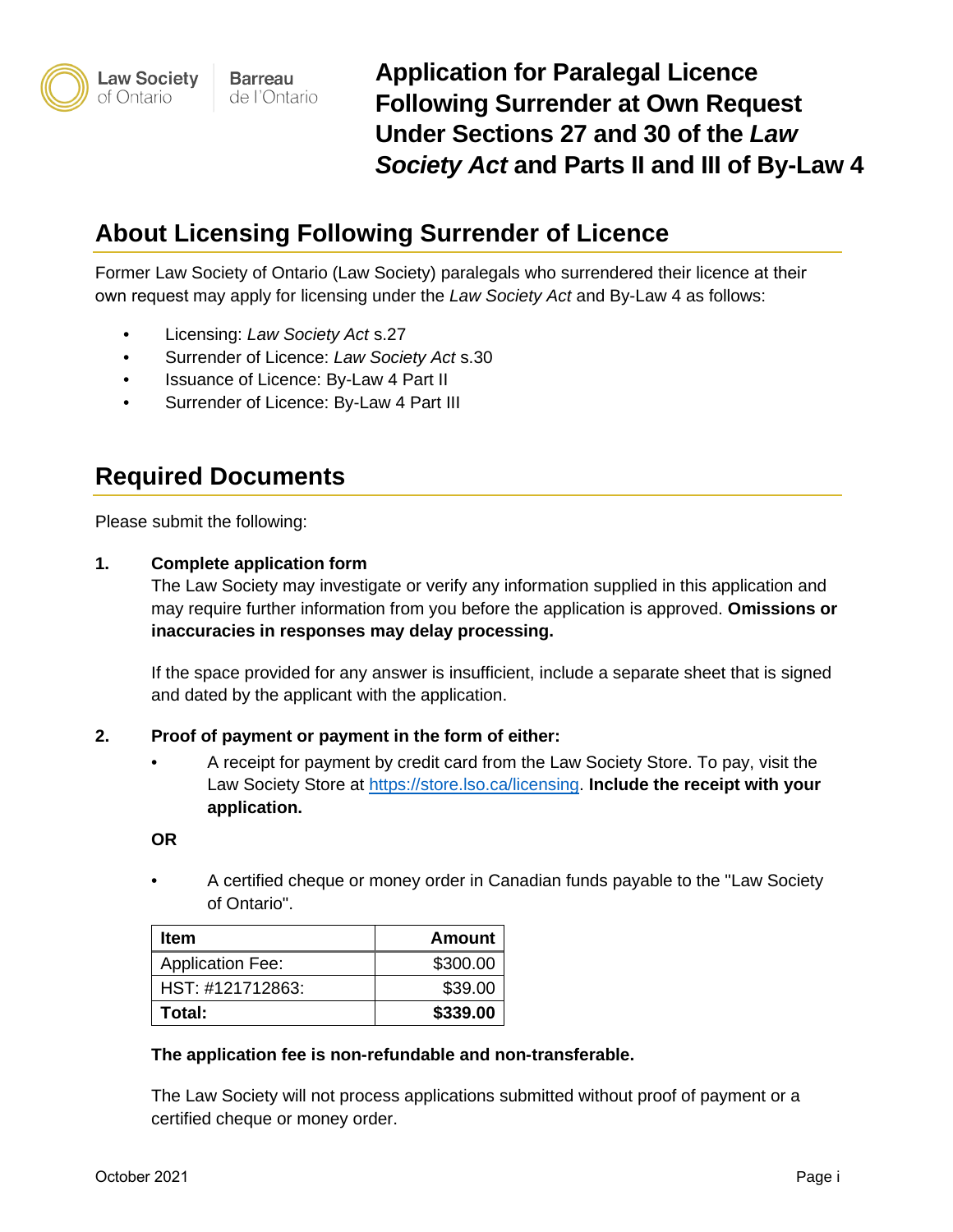# **3. Required Documents:**

Submit additional relevant documents to comply with specific application requirements – see **PART C** for details. Documents must not be older than 60 days.

# **Questions?**

Please direct questions about this application to **Complaints & Compliance** by calling 416-947-3315 or 1-800-668-7380 and asking to be transferred, or emailing storms@lso.ca.

# **Mailing Address**

Email or mail original applications and supporting documents to:

## [lsforms@lso.ca](mailto:lsforms@lso.ca)

Law Society of Ontario Complaints & Compliance Osgoode Hall, 130 Queen Street West Toronto, Ontario M5H 2N6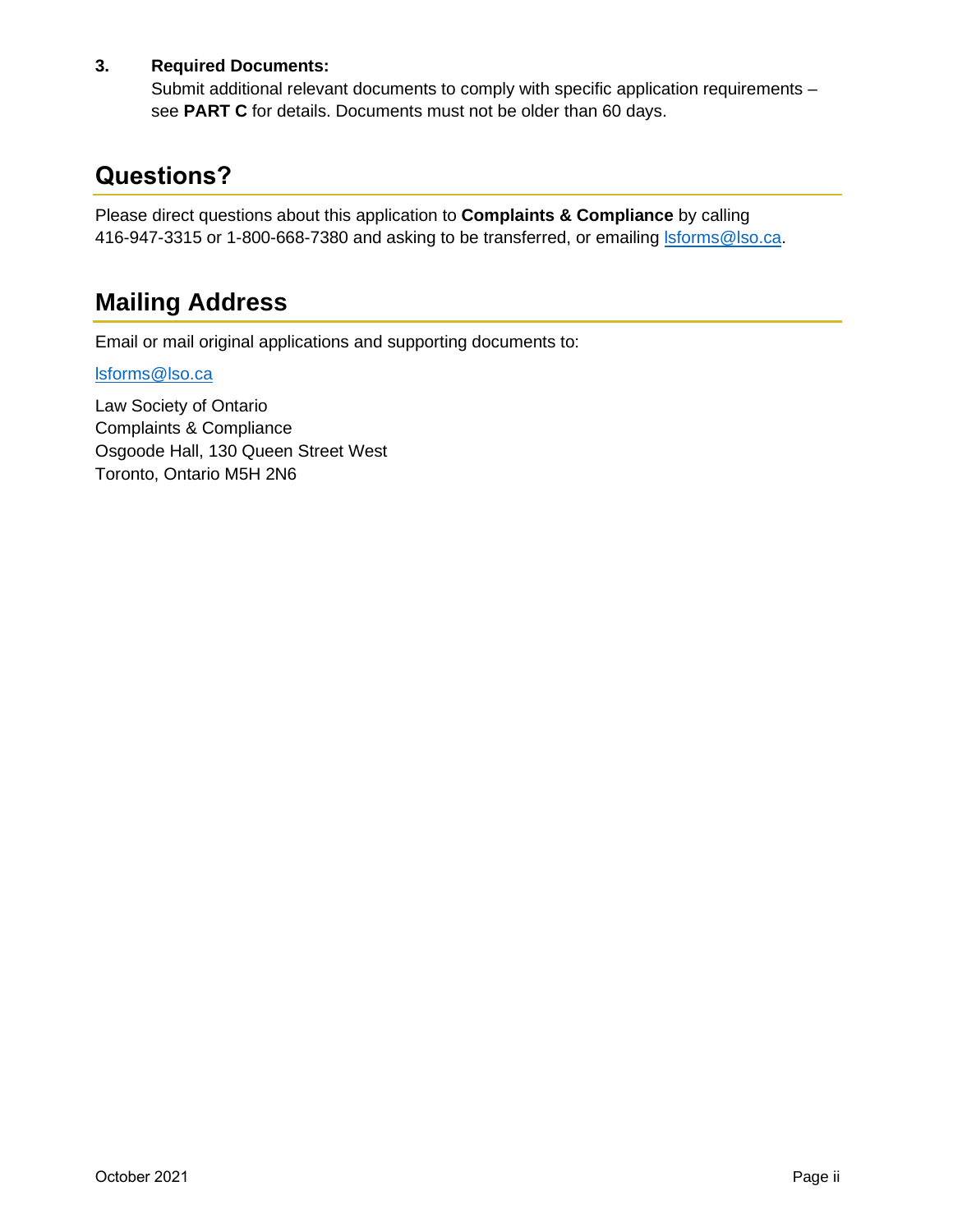

**Application for Paralegal Licence Following Surrender at Own Request Under Sections 27 and 30 of the** *Law Society Act* **and Parts II and III of By-Law 4** 

# **Part A – Applicant's Information**

| <b>First Name:</b>                                            |                                                                                                                      |                                        |
|---------------------------------------------------------------|----------------------------------------------------------------------------------------------------------------------|----------------------------------------|
| Middle Name:                                                  | <u> 1980 - Johann Barbara, martxa alemaniar argametar a contra a contra a contra a contra a contra a contra a co</u> |                                        |
|                                                               | <u> 1989 - Johann Barn, amerikansk politiker (d. 1989)</u>                                                           |                                        |
| Last Name:                                                    | <u> 1989 - Johann Barbara, martxa alemaniar amerikan a</u>                                                           |                                        |
|                                                               |                                                                                                                      |                                        |
| Place of Birth (city and country):                            | <u> 1980 - Andrea Andrew Maria (h. 1980).</u>                                                                        |                                        |
| Home Address (street, unit, city, province, postal code):     |                                                                                                                      |                                        |
|                                                               |                                                                                                                      |                                        |
| Phone 1:<br><u> 1989 - Johann Barbara, martxa alemaniar a</u> | $\bigcirc$ Home                                                                                                      |                                        |
| Phone 2:                                                      | $\bigcirc$ Home                                                                                                      | $\bigcirc$ Mobile<br>$\bigcirc$ Mobile |

# **3. Business Contact Information**

Business/Employer Name and Address (street, unit, city, province, postal code):

| Phone 1:                                     |          | ◯ Business      | Mobile            |
|----------------------------------------------|----------|-----------------|-------------------|
| Phone 2:                                     |          | ○ Business      | $\bigcirc$ Mobile |
| Fax:                                         |          |                 |                   |
| Email:                                       |          |                 |                   |
| Which is your preferred contact? Choose one: | $O$ Home | <b>Business</b> |                   |

**Please notify the Law Society immediately after any change in contact information.**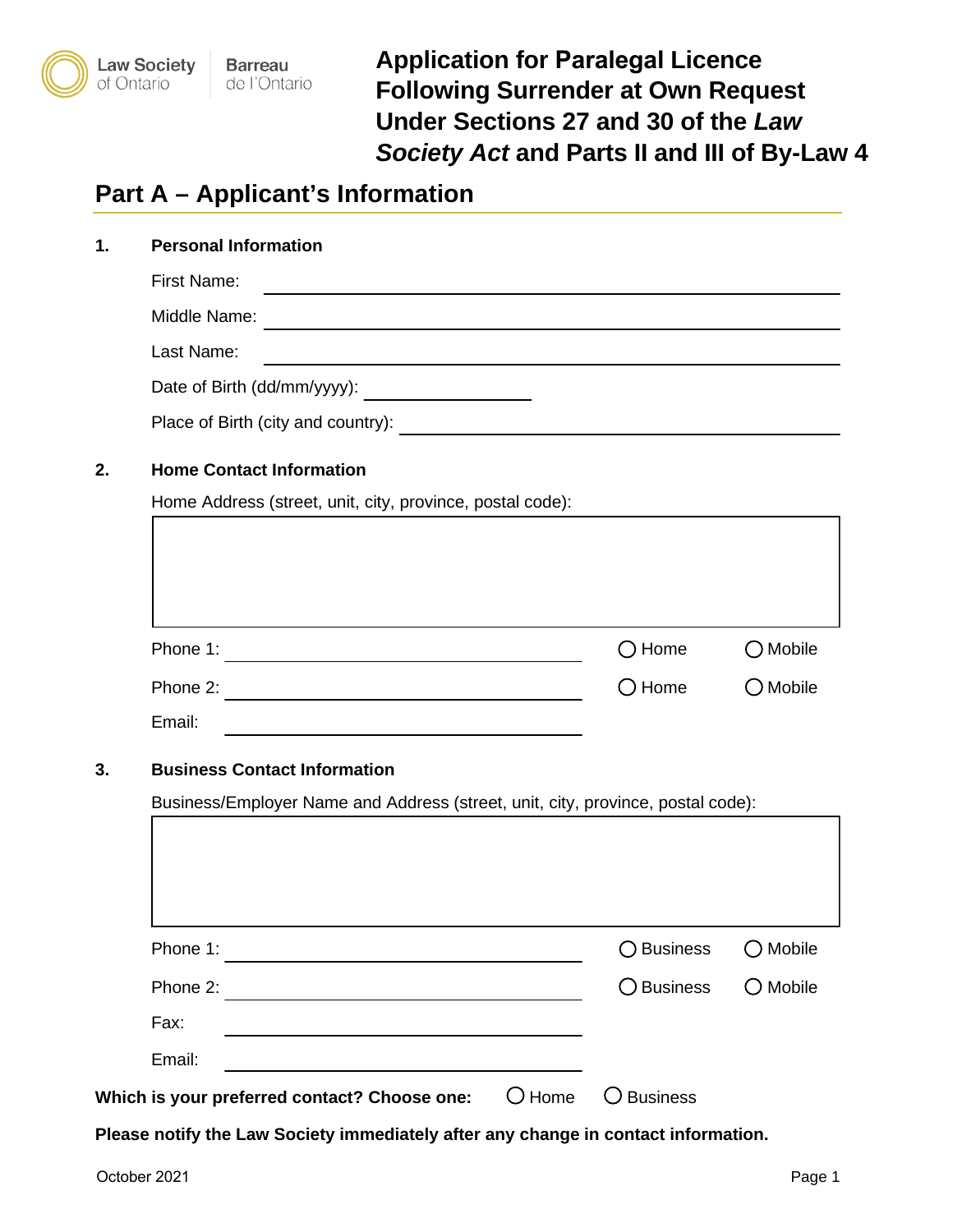### **4. Law Society of Ontario Information**

Law Society Number:

Provide the date you were licensed as a paralegal in Ontario (dd/mm/yyyy):

Provide the date you surrendered your licence (dd/mm/yyyy):

Provide the reason(s) you surrendered your licence:

### **5. Professional Membership Information**

List any professional regulatory bodies/law societies/paralegal organizations you are or have been a member of, other than the Law Society of Ontario, if applicable:

# **Name of Professional Organization:**

Membership/Licence Date:

Member/Licence Number:

Status:

Name Licensed Under (if different from personal information in question 1):

# **Name of Professional Organization:**

Membership/Licence Date: \_\_\_\_\_\_\_\_\_\_\_\_\_

Member/Licence Number:

Status:

Name Licensed Under (if different from personal information in question 1):

**Make arrangements for an original Certificate(s) of Standing (dated within the last 30 days) from each professional regulatory body/law society/paralegal organization of which you are or have been a member, inside and outside of Canada, to be forwarded directly from the governing or regulatory body to the Law Society by email or mail.** 

**NOTE:** Your Certificate(s) of Standing must be replaced if it will be more than 60 days old at the time your application is ready to be approved by Complaints & Compliance.

Do not submit a Certificate of Standing from the Law Society of Ontario.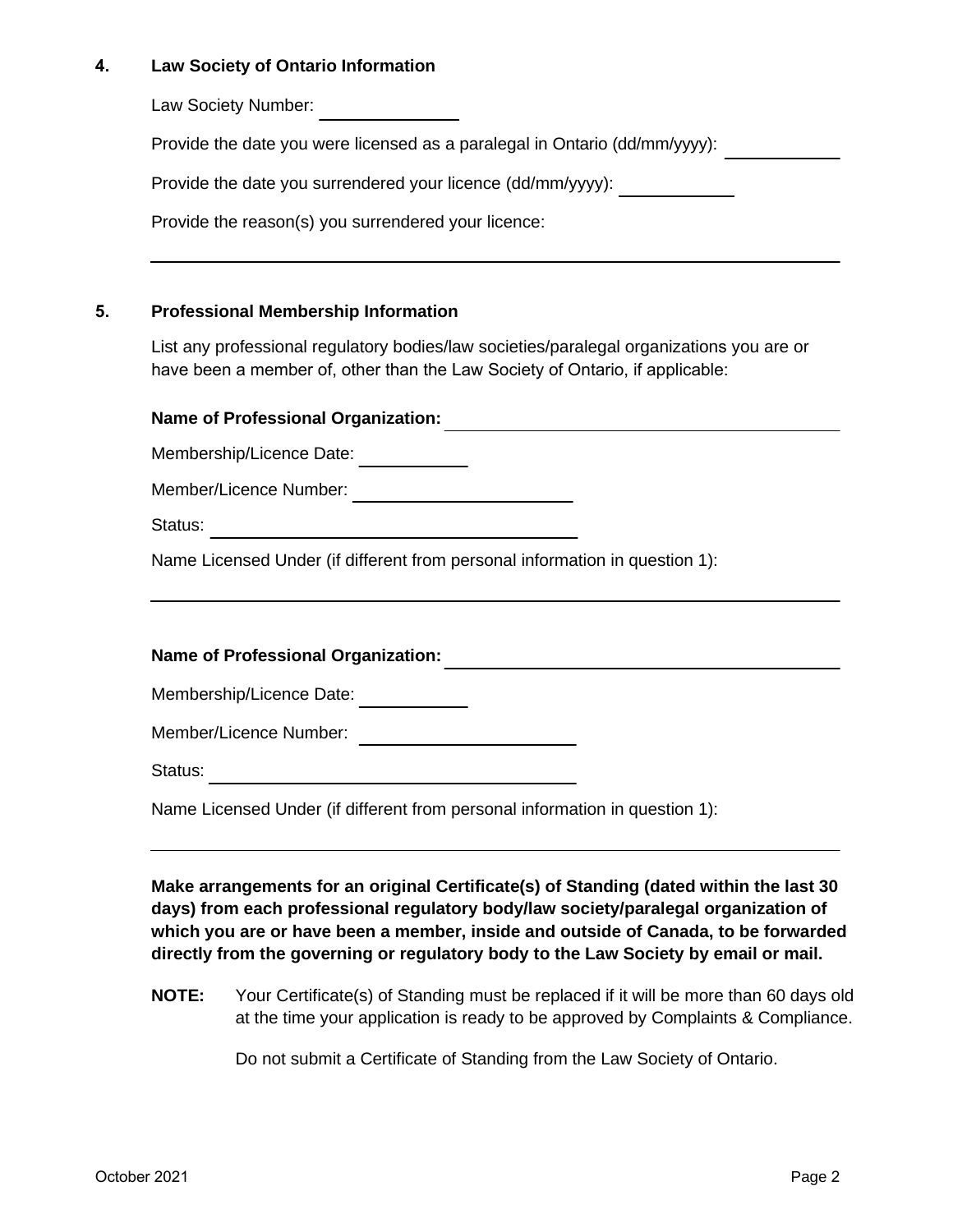### **6. Proof of Legal Name**

All applicants must register on the Rolls of the Law Society using their full legal name. Proof of legal name must accompany this application and is a requirement for paralegal licensing in Ontario. Please do not provide original documents as they will not be returned.

The documents supporting your legal name and what you have selected below must be submitted with this application and must be certified as a true photocopy of the original(s) by a Notary Public.

Have you used another name or changed your name by court order, marriage, or other means?

 $O$  Yes  $O$  No

If "Yes", provide one of the following:

- a) Official Canadian Name Change Certificate
- $\bigcirc$  b) Marriage Certificate

(Need only be submitted by those candidates adopting a spousal surname.)

### **7. Paralegal Education**

Did you graduate from a legal services program in Ontario that is accredited by the Law Society?

 $O$  Yes  $O$  No

If "Yes", specify your program:

Name of School:

Graduation Year: 

Name of Program: <u>Alexander Communication</u> of Program:

### **8. Future Work Intentions**

Indicate the work that you plan to perform upon being licensed (select one):

- **A.** Sole practitioner in a paralegal firm
- **B.** Partner in a paralegal firm
- **C.** Employee/associate in a paralegal firm
- **D.** Employed in education
- **E.** Employed in government
- **F.** Employed other (provide details):

**G.** Providing legal services outside of Ontario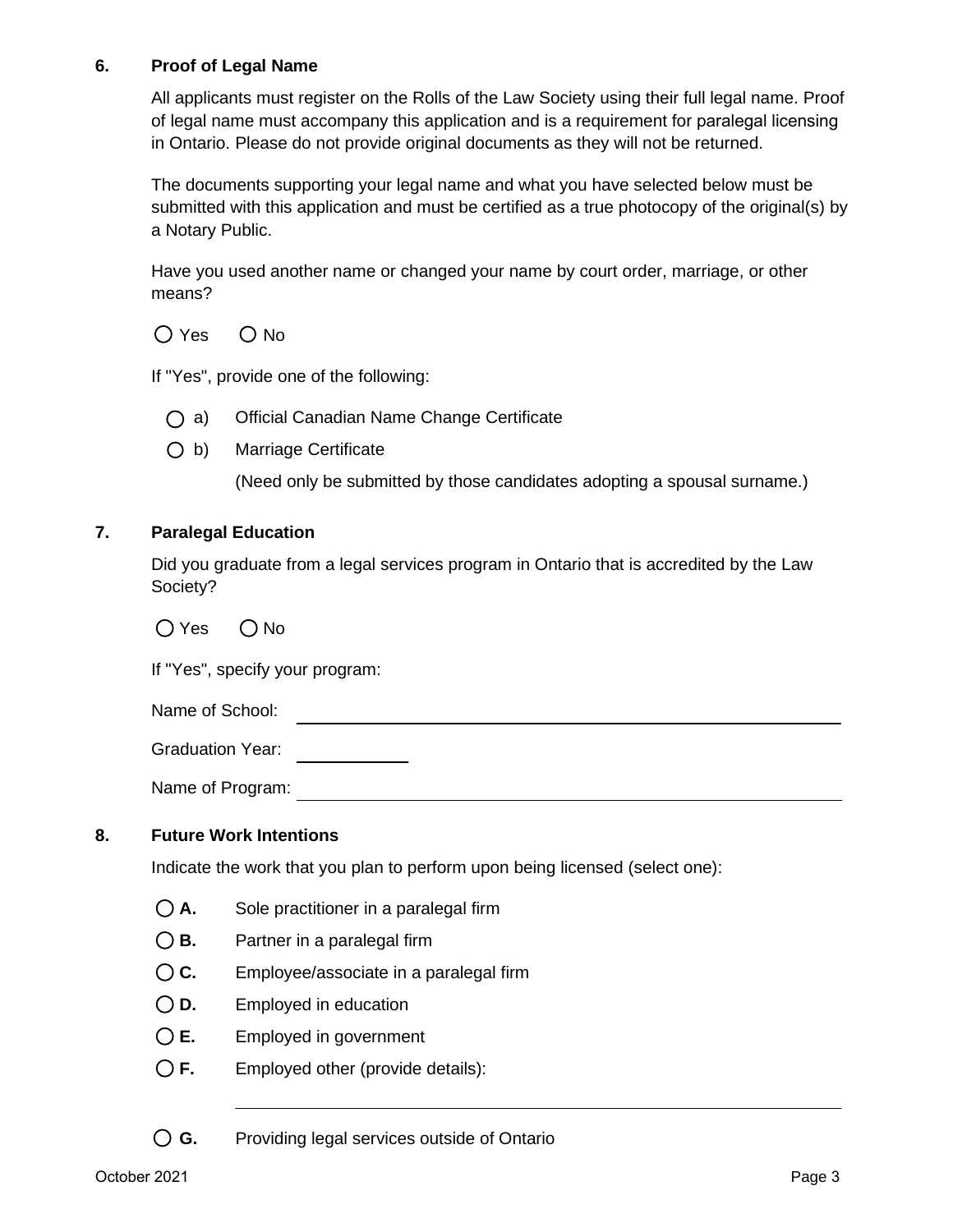- **H.** Employed other outside of Ontario (provide details):
- **I.** Other (provide details):

#### **9. Work History**

**a)** Set out in full chronological order your work history from the date you were licensed by the Law Society of Ontario to the date you surrendered your licence.

# **Employer/Firm Name:**

Address (street, unit, city, province, postal code):

Date From (dd/mm/yyyy): \_\_\_\_\_\_\_\_\_\_\_\_

| Date To (dd/mm/yyyy): |  |
|-----------------------|--|
|-----------------------|--|

Describe your position:

Reason(s) for leaving:

# **Employer/Firm Name:**

Address (street, unit, city, province, postal code):

Date From (dd/mm/yyyy): \_\_\_\_\_\_\_\_\_\_\_\_\_

Date To (dd/mm/yyyy):

Describe your position:

Reason(s) for leaving:

### **Employer/Firm Name:**

Address (street, unit, city, province, postal code):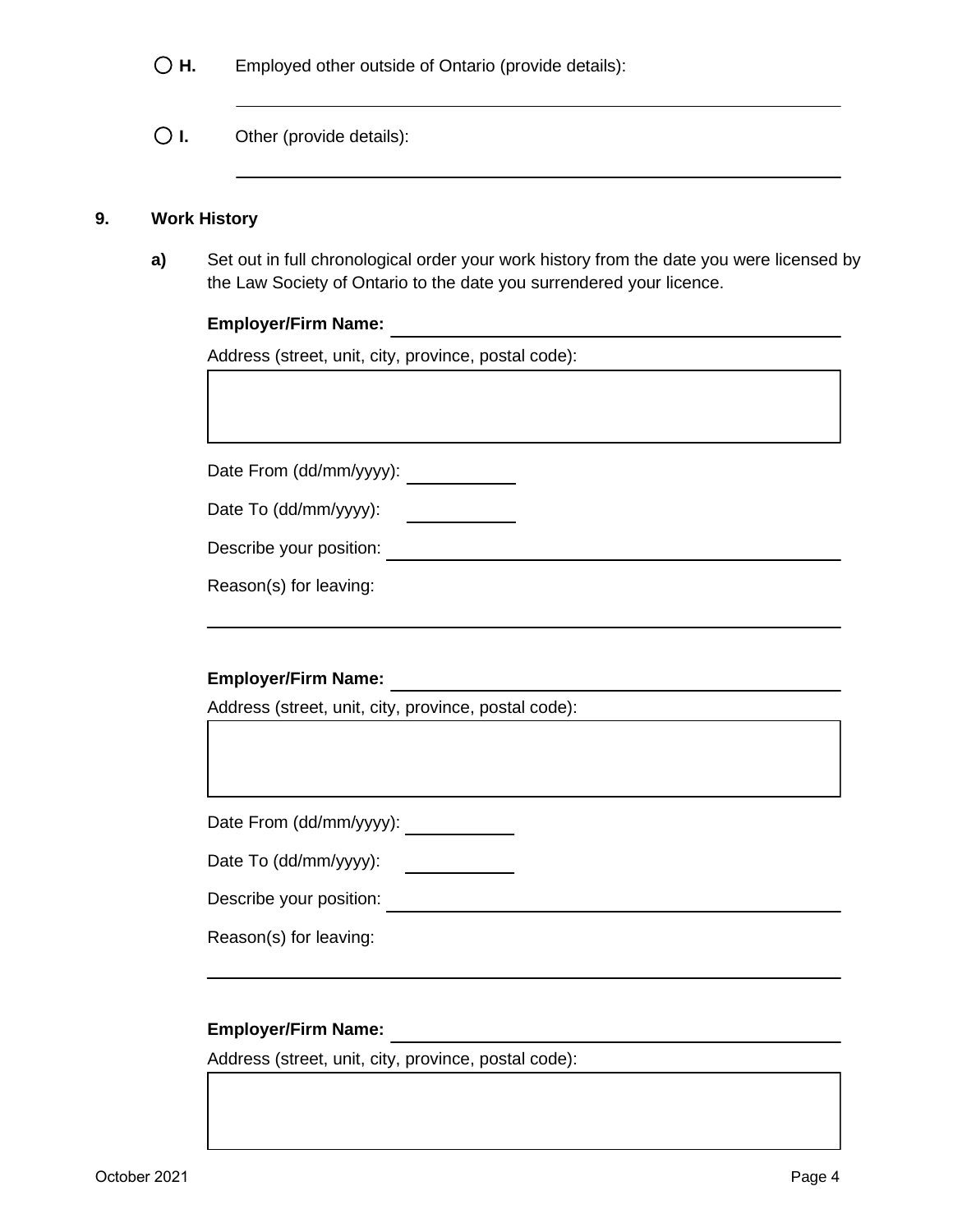| Date From (dd/mm/yyyy): |  |
|-------------------------|--|
|-------------------------|--|

Date To (dd/mm/yyyy):

Describe your position:

Reason(s) for leaving:

**b)** Set out in full chronological order your business or employment activities from the date you surrendered your licence to the present.

# **Employer/Firm Name:**

Address (street, unit, city, province, postal code):

Date From (dd/mm/yyyy): \_\_\_\_\_\_\_\_\_\_\_\_

Date To (dd/mm/yyyy): <u>and the state of the state</u>

Describe your position: **Describe your position:** 

Reason(s) for leaving:

# **Employer/Firm Name:**

Address (street, unit, city, province, postal code):

Date From (dd/mm/yyyy): \_\_\_\_\_\_\_\_\_\_\_\_

Date To (dd/mm/yyyy): 

Describe your position: <u>Describe your position:</u>

Reason(s) for leaving:

# **Employer/Firm Name:**

Address (street, unit, city, province, postal code):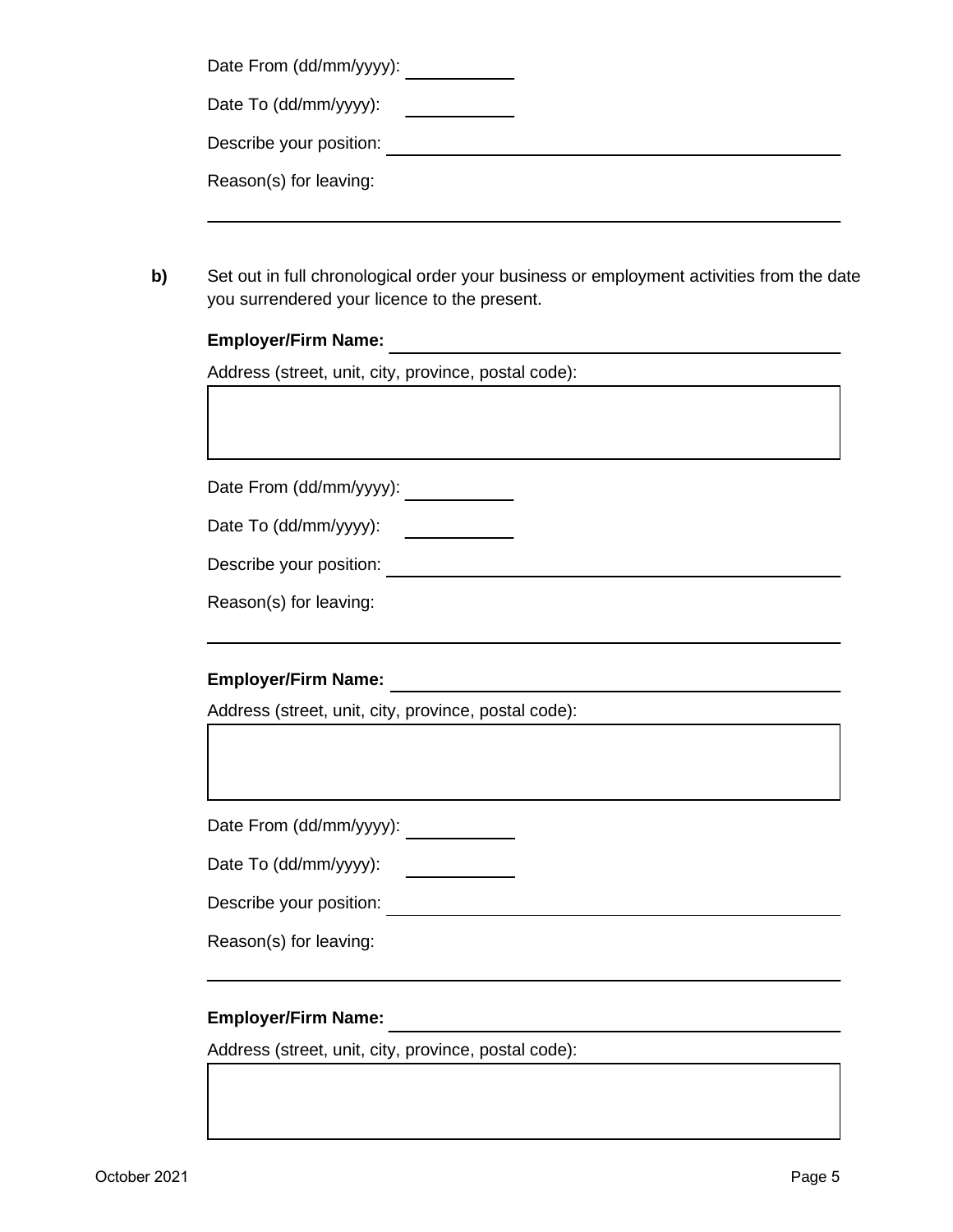| Date From (dd/mm/yyyy): |  |
|-------------------------|--|
| Date To (dd/mm/yyyy):   |  |
| Describe your position: |  |
| Reason(s) for leaving:  |  |

**10.** List all addresses where you have resided (inside and outside of Canada) since you surrendered your licence.

### **Address (street, unit, city, province, postal code):**

Date From (dd/mm/yyyy): \_\_\_\_\_\_\_\_\_\_\_\_\_

|  | Date To (dd/mm/yyyy): |
|--|-----------------------|
|--|-----------------------|

### **Address (street, unit, city, province, postal code):**

Date From (dd/mm/yyyy): \_\_\_\_\_\_\_\_\_\_\_\_

| Date To (dd/mm/yyyy): |  |
|-----------------------|--|
|-----------------------|--|

### **Address (street, unit, city, province, postal code):**

Date From (dd/mm/yyyy): \_\_\_\_\_\_\_\_\_\_\_\_\_

Date To (dd/mm/yyyy): \_\_\_\_\_\_\_\_\_\_\_\_\_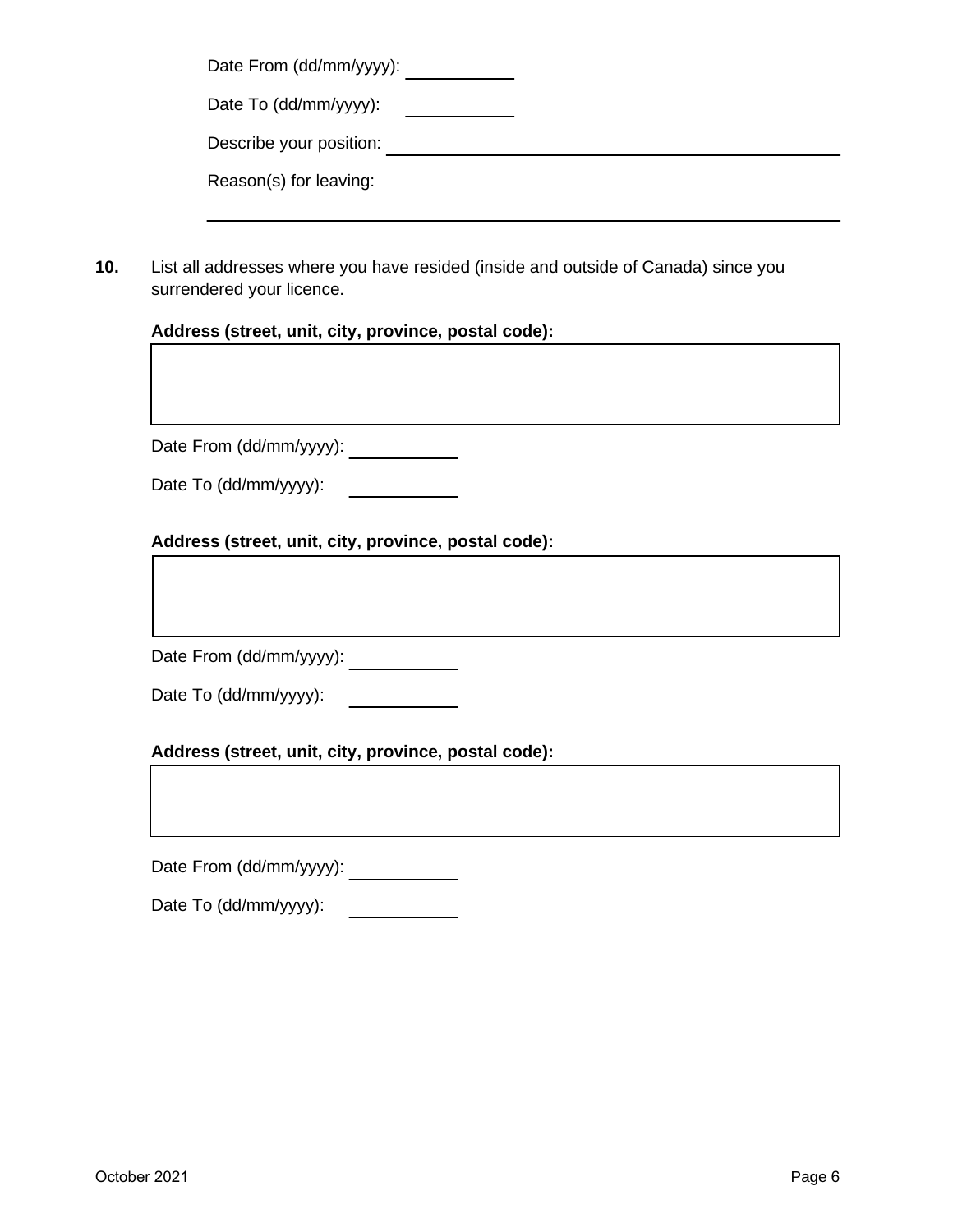# **Part B – Good Character**

Applicants for licensing are required to answer the following good character questions. If you answer "YES" to any of these questions, you must provide full and detailed particulars in the space below, and include any supporting documentation with your application. Failure to do so can cause delays with processing your application.

For additional information about the Good Character requirement, visit [https://lso.ca/becoming](https://lso.ca/becoming-licensed/paralegal-licensing-process/good-character-requirement)[licensed/paralegal-licensing-process/good-character-requirement](https://lso.ca/becoming-licensed/paralegal-licensing-process/good-character-requirement).

The Law Society is committed to working toward reconciliation with First Nation, Status, non-Status, Inuit and Métis Peoples. When reviewing permit applications, the Law Society applies the principles established by the Supreme Court of Canada in *R v. Gladue*, [1999] 1 SCR 688 and *R v. Ipeelee*, [2012] 1 SCR 433 and as such considers the unique systemic or background factors that may have played a part in those incidents to which an applicant's responses refer.

**11.** Are you currently the subject of criminal proceedings or proceedings for any offence under any statute in Canada or elsewhere?

 $OYes$   $ONo$ 

**12.** Have you ever been found guilty of, or been convicted of, any offence under any statute in Canada or elsewhere?

Please exclude:

- i) speeding and parking tickets;
- ii) offences for which more than one year has passed since you were discharged absolutely or more than three years have passed since you were discharged on conditions prescribed in a prohibition order; and
- iii) convictions or findings of guilt under the *Controlled Drugs and Substances Act* for possession of cannabis not exceeding 30 grams or cannabis resin not exceeding 1 gram that did not include a term of incarceration.

 $OYes$   $ONo$ 

**13.** Has judgment ever been entered against you in an action involving fraud?

 $OYes$   $ONo$ 

**14.** Are there any outstanding civil judgments against you?

 $OYes$   $ONo$ 

**15.** Have you ever disobeyed an order of any court requiring you to do any act or to abstain from doing any act?

 $OYes$   $ONo$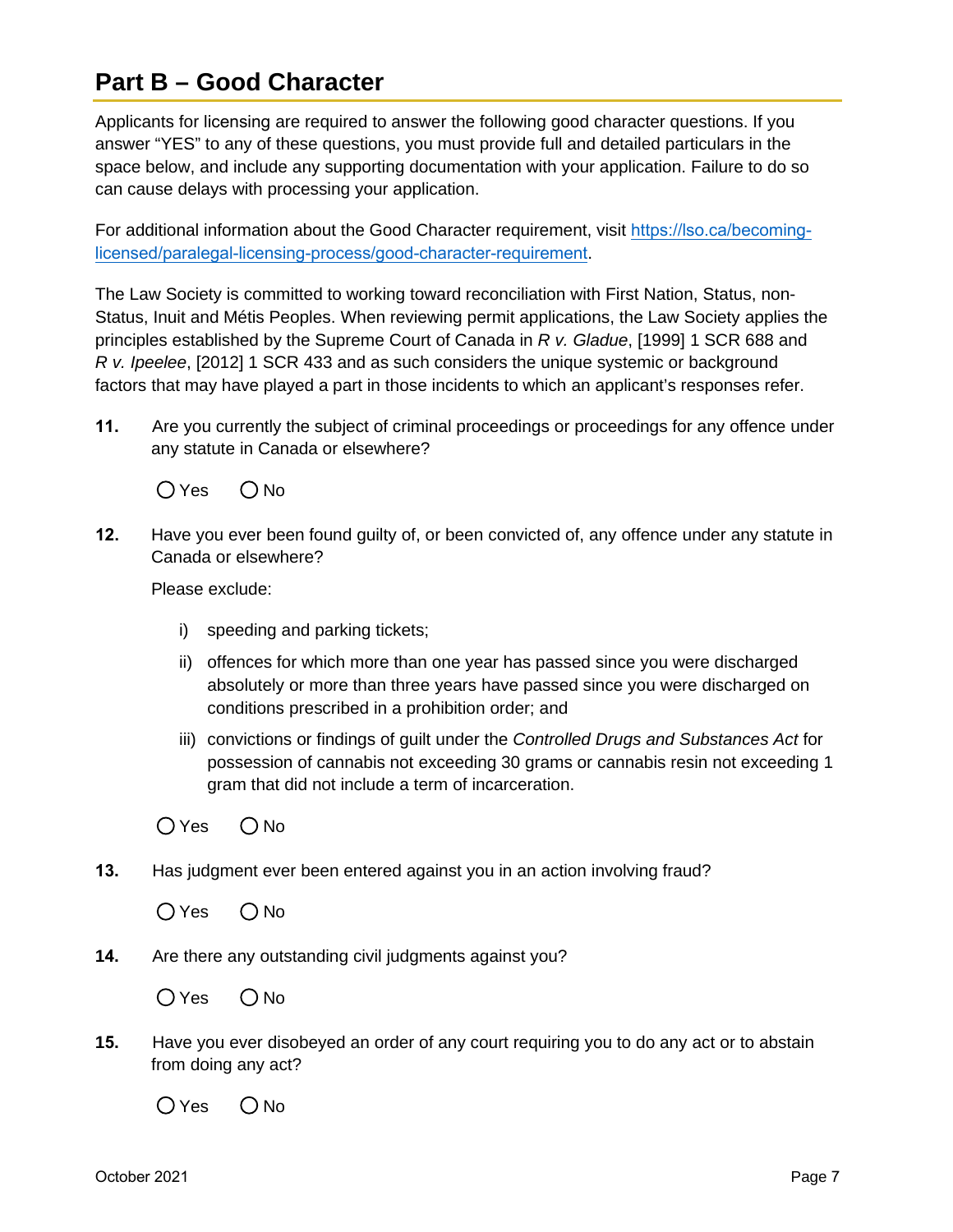**16.** While attending a post-secondary institution, have allegations of misconduct ever been made against you or have you ever been suspended, expelled or penalized by a postsecondary institution for misconduct?

 $OYes$   $ONo$ 

**17.** Have you ever been refused admission as an applicant or member of any professional/regulatory/governing body?

 $O$  Yes  $O$  No

**18.** Are you now or have you ever been suspended, disqualified, censured, the subject of a conduct, capacity or competence proceeding or otherwise the subject of discipline in any jurisdiction(s) where you are or were licensed to provide legal services?

 $O$  Yes  $O$  No

**19.** Are you now or have you ever been a member of a professional or regulatory or governing body (other than a Canadian law society) in any jurisdiction?

 $O$  Yes  $O$  No

**20.** Have you ever been denied a licence or permit, or had any licence or permit revoked for failure to meet good character requirements?

 $O$  Yes  $O$  No.

**21.** Are you now the subject of a prosecution or have you ever been prosecuted, suspended, disqualified, censured, the subject of a conduct, capacity or competence proceeding or otherwise disciplined by any professional organization?

 $O$  Yes  $O$  No

**22.** Are you aware of any complaint or charge pending against you in your professional capacity, which has not yet come to the attention of your law society or professional or regulatory or governing body?



**23.** Are you now or have you ever been the subject of an insurance claim under a policy for professional liability insurance?

 $O$  Yes  $O$  No

**24.** Have you ever been discharged from any employment where the employer alleged there was cause?

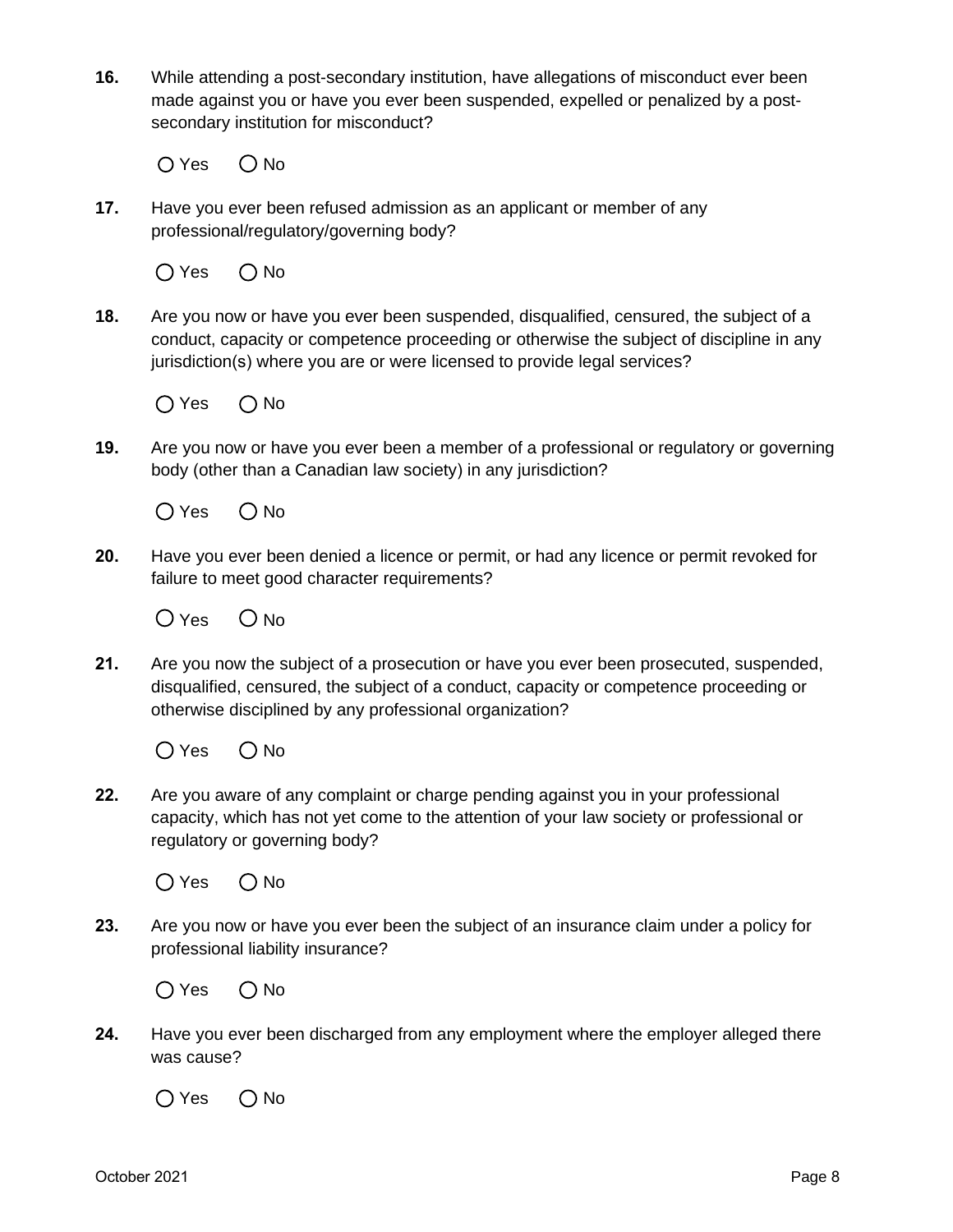**25.** Have you ever been disciplined by an employer, or been a respondent in proceedings in relation to a violation of the *Human Rights Code* or similar legislation in any jurisdiction (e.g., sexual harassment, racial discrimination)?

 $O$  Yes  $O$  No

**26.** Are you or any company or partnership of which you are or were a director, officer or employee currently subject to a petition or assignment in bankruptcy or a proposal to creditors under the *Bankruptcy and Insolvency Act*, or similar legislation in any jurisdiction and/or have you or any company or partnership of which you are or were a director, officer or employee ever been bankrupt or insolvent, under any statute?



- **27.** Are there events, circumstances or conditions, other than those mentioned above, that are potentially relevant to your ability to provide legal services?
	- $O$  Yes  $O$  No

If you answered "Yes" to any of the Good Character questions in this part, please explain in the box below. If necessary, provide full details on a separate page and include any relevant documents such as orders and/or judgments.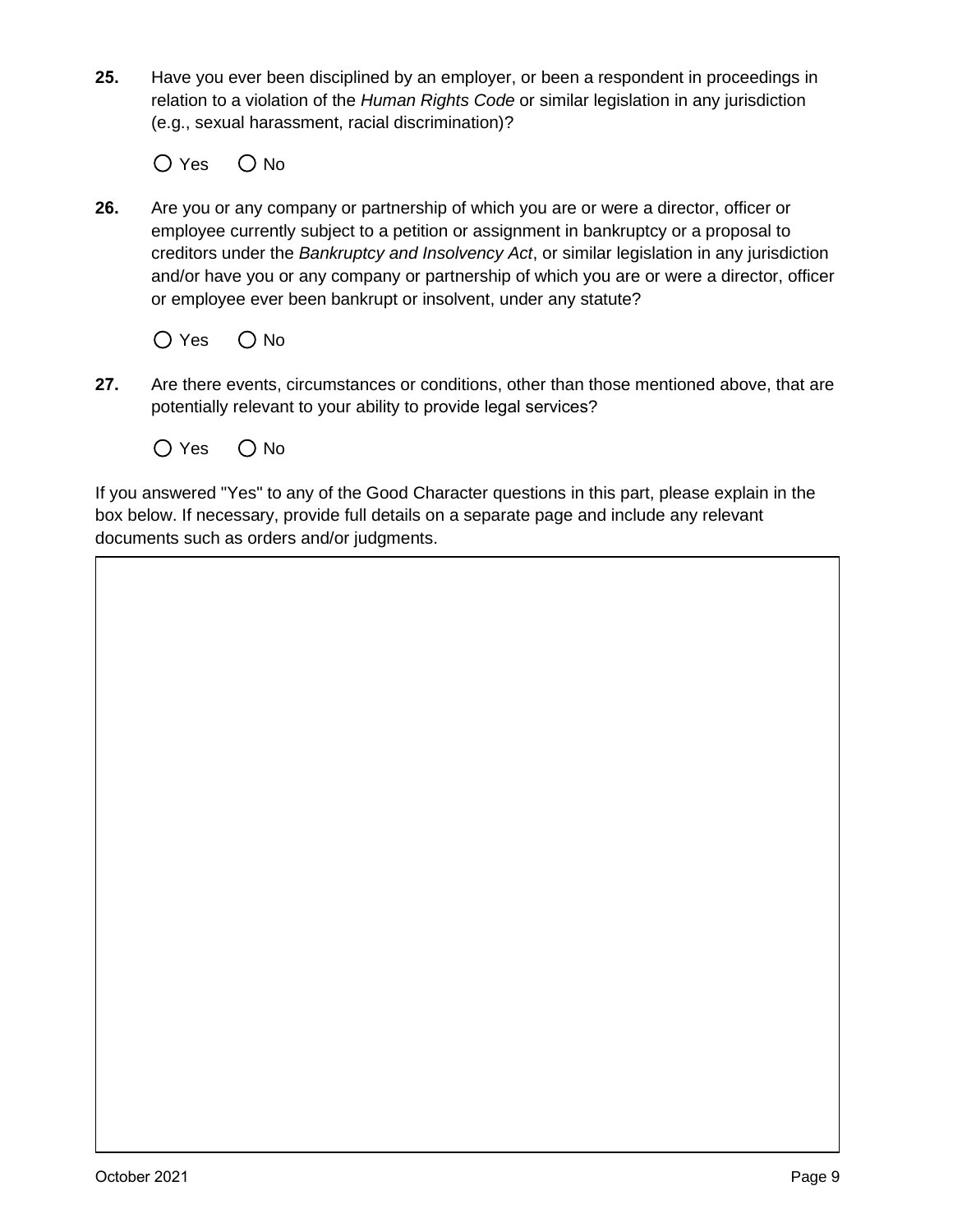# **Part C – Required Documents**

Review the following and include all required documents with your application, unless you have indicated that the section/item does not apply to you where that option is available.

## **All required documents must not be older than 60 days.**

**1. Proof of Payment (receipt from the Law Society Store) or Payment**

## **2. Outstanding Law Society Fees:**

Any outstanding Law Society fees owing from the time you surrendered your licence must be paid prior to re-licensing. If you are not certain if you owe fees, you can contact Membership Services for confirmation. **You can contact Membership Services by calling 416-947-3315 or 1-800-668-7380 and asking to be transferred, or emailing [records@lso.ca.](mailto:records@lso.ca)**

 $\bigcirc$  Outstanding annual Law Society fees owing from the time you surrendered your licence, in the amount of

\$

### **OR**

You have confirmed that, to the best of your knowledge, there are no outstanding annual fees owing from the time you surrendered your licence.

## **3. Current Annual Law Society Fees:**

Law Society annual fees for the year in which you apply to be licensed will be payable upon licensing. Contact Membership Services for information on current fees payable. **You can contact Membership Services by calling 416-947-3315 or 1-800-668-7380 and asking to be transferred, or emailing [records@lso.ca.](mailto:records@lso.ca)**

### **4. Certificate(s) of Standing:**

Make arrangements for an original Certificate(s) of Standing or equivalent from each professional regulatory body/law society/paralegal organization of which you are or have been a member, inside and outside of Canada (excluding the Law Society of Ontario), to be forwarded directly from the governing or regulatory body to the Law Society by email or mail.

 $\bigcirc$  I confirm I have made the requests to all law societies/paralegal organizations inside and outside of Canada, and/or any professional regulatory bodies where I have been a member.

**OR**

 $\bigcirc$  I am not a member of any such organizations.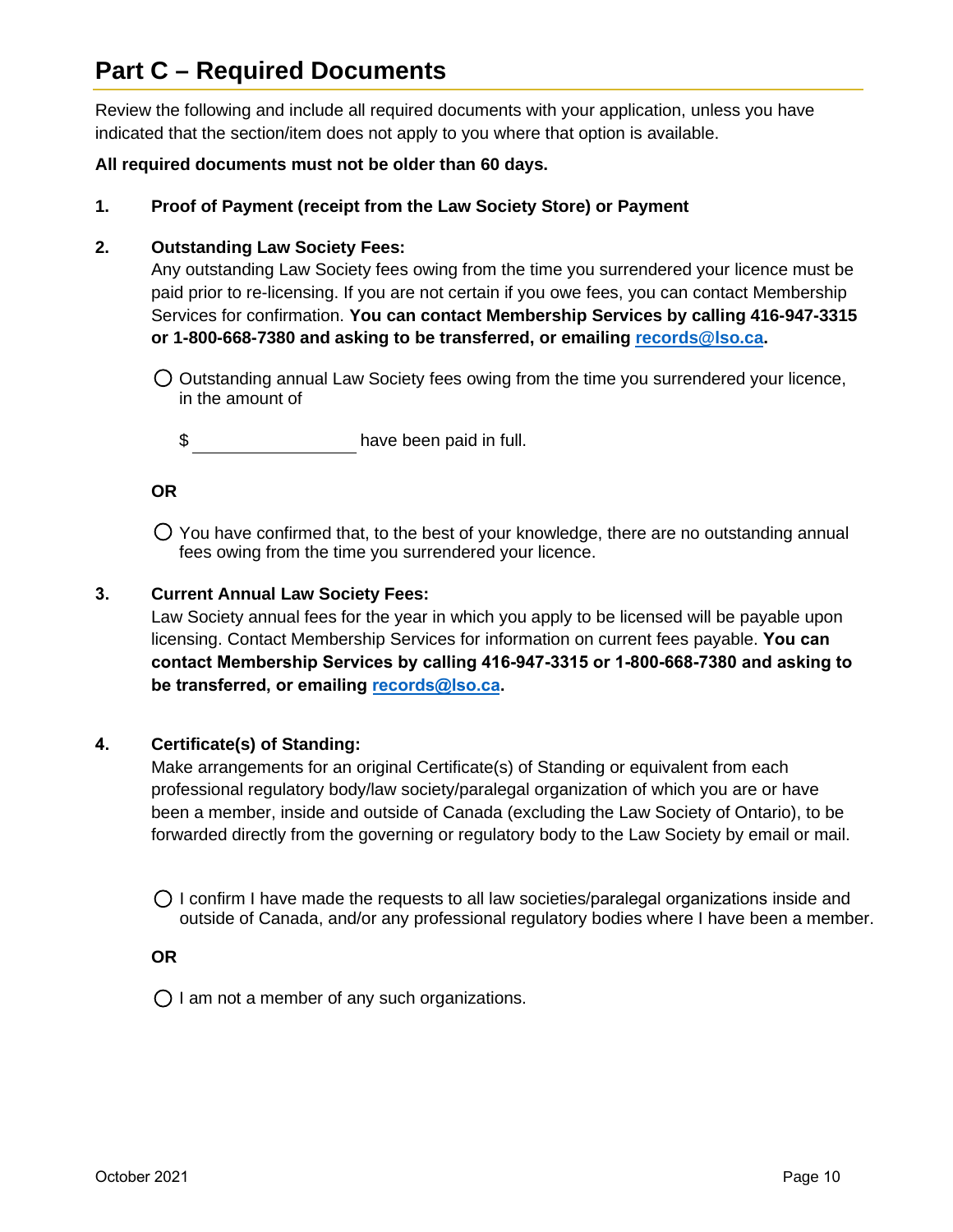# **5. Name Change:**

 $O$  If you have used another name or changed your name by court order or marriage, attach a notarized or certified copy of that Court Order or Canadian Marriage Certificate or Canadian Name Change Certificate.

**OR**

 $\bigcirc$  I have never used another name or changed my name.

### **6. Insurance Claims History and Premiums/Fees, Deductibles, Levies, Filings:**

Submit an original letter from your insurance provider with respect to the status of your Errors & Omissions Claims History, and confirmation that Premiums/Fees, Deductibles, and/or Levies have been paid and applicable filings have been submitted.

**NOTE:** Complete and fax the enclosed Request and Consent for Insurance Information form.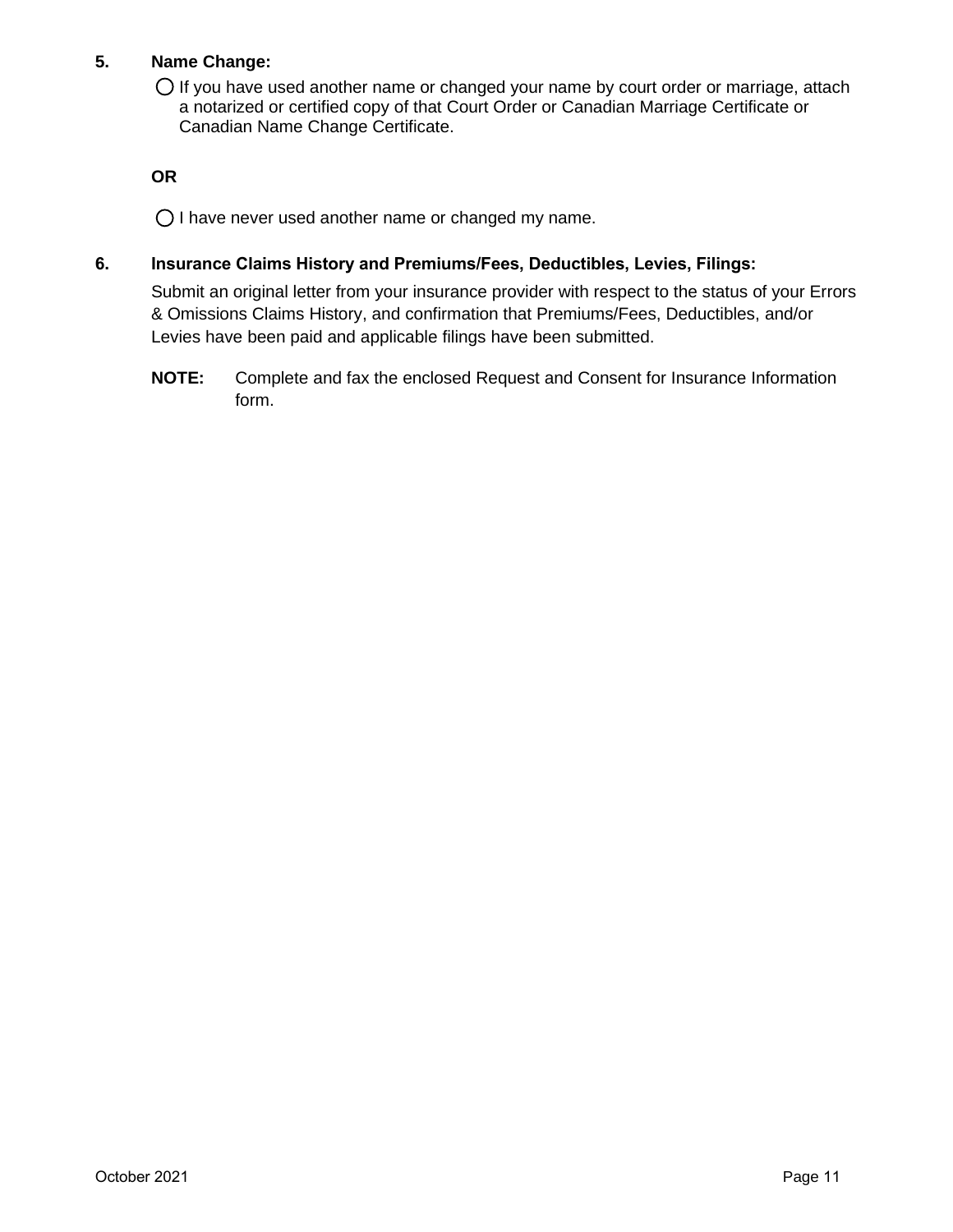# **Part D – Authorization and Declaration**

By signing this application, I declare and agree as follows:

I have read and understand the contents and requirements of this application. I will ensure that all supporting enclosures and applicable fees required by this application are filed and paid in a timely manner and as requested by the Law Society.

I hereby authorize the Law Society to make inquiries of any person or government, any official or body, including, without limitation, any police or academic authority, about my background or character. I will provide any additional specific authorization or any release that is required for the purpose of enabling the Law Society to obtain information related to my background or character. I acknowledge that if I provide any false information to the Law Society in response to any question or inquiry in my application or if I declare under oath or solemnly affirm the contents of my application falsely, the Law Society may commence an investigation and proceeding against me.

I understand that if I am licensed in Ontario, I must comply with the *Law Society Act*, by-laws, the *Paralegal Rules of Conduct*, and all other rules, regulations and requirements of the Law Society.

I understand that I have a continuing obligation to notify the Law Society immediately of any change to the information that I have provided in this application.

I acknowledge that my application for a licence shall be deemed to have been abandoned by me immediately if I fail to:

- provide to the Law Society, at the time that I submit my completed application, all documents and information specified by the Law Society on the application form relating to the requirement that I be of good character; or
- provide to the Law Society, by the time specified by the Law Society, all additional documents and information specified by the Law Society relating to the requirement that I be of good character.

# *Collection and Use of Personal Information*

The Law Society collects personal information only for purposes that are considered necessary and appropriate for the regulation of individuals seeking licensure under the *Law Society Act* and for such other purposes as may be implied by the *Law Society Act*. The Law Society limits the amount and type of personal information it collects, uses, or discloses to that which is necessary to carry out its responsibilities under the *Law Society Act*, its by-laws, and relevant rules, guidelines, and decisions of the Law Society's Convocation.

I acknowledge that the information contained in my application, as well as any information and documentation that subsequently form part of my licensing file, may be shared for purposes consistent with the Law Society's regulatory mandate.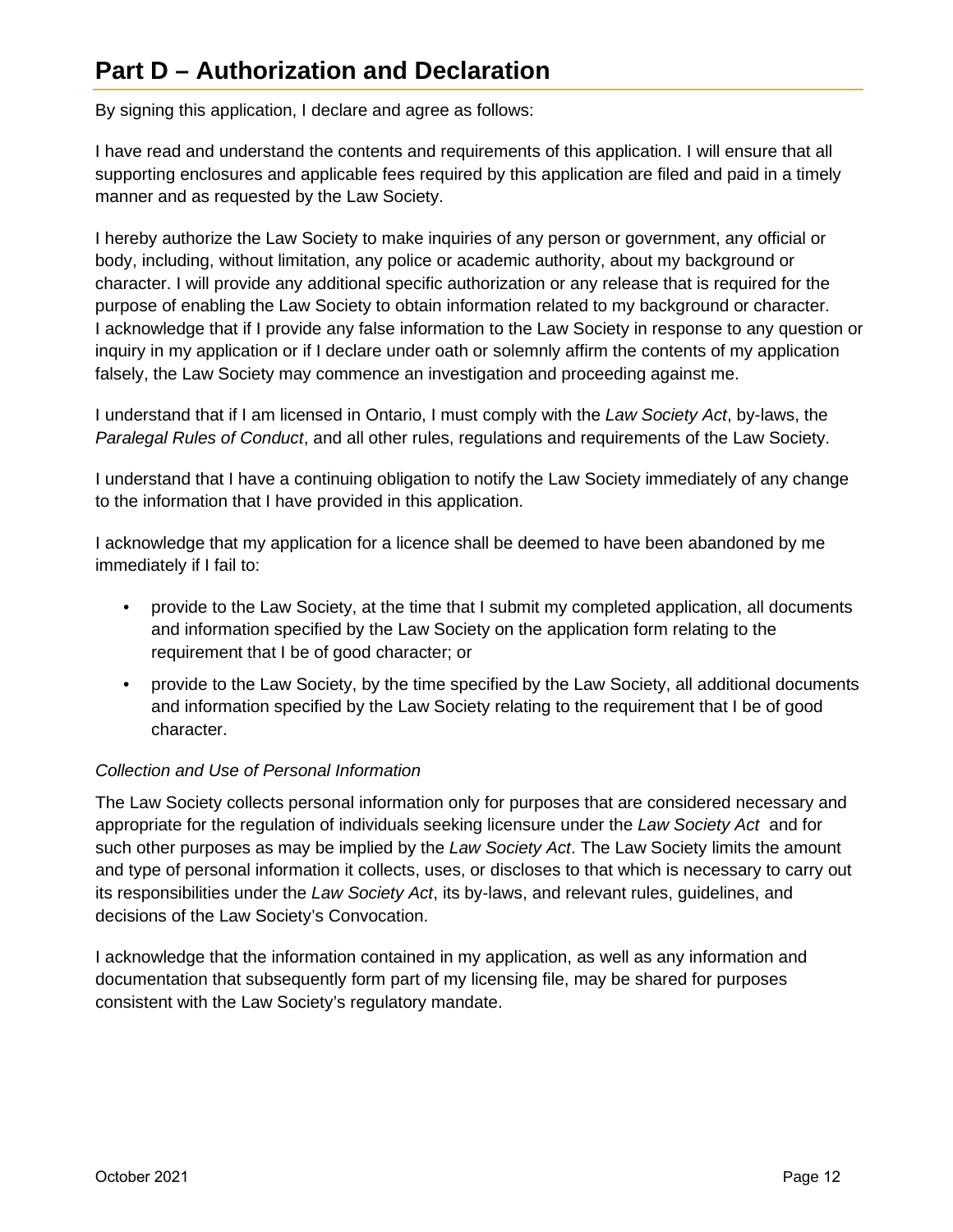I, state of the clare under oath (solemnly affirm) that all information provided by me with respect to this application, and in the documents provided in connection with this application, is true, accurate, and complete.

| <b>DECLARED BEFORE ME</b> |  |  |  |  |  |  |  |  |  |  |  |  |
|---------------------------|--|--|--|--|--|--|--|--|--|--|--|--|
|---------------------------|--|--|--|--|--|--|--|--|--|--|--|--|

**at ,**

**on the \_\_\_\_\_\_ day of \_\_\_\_\_\_\_\_\_\_\_, 20\_\_\_\_** 

**Signature of a Commissioner for Taking Affidavits/Notary**

**Signature of Applicant**

**Print Name**

**Print Name**